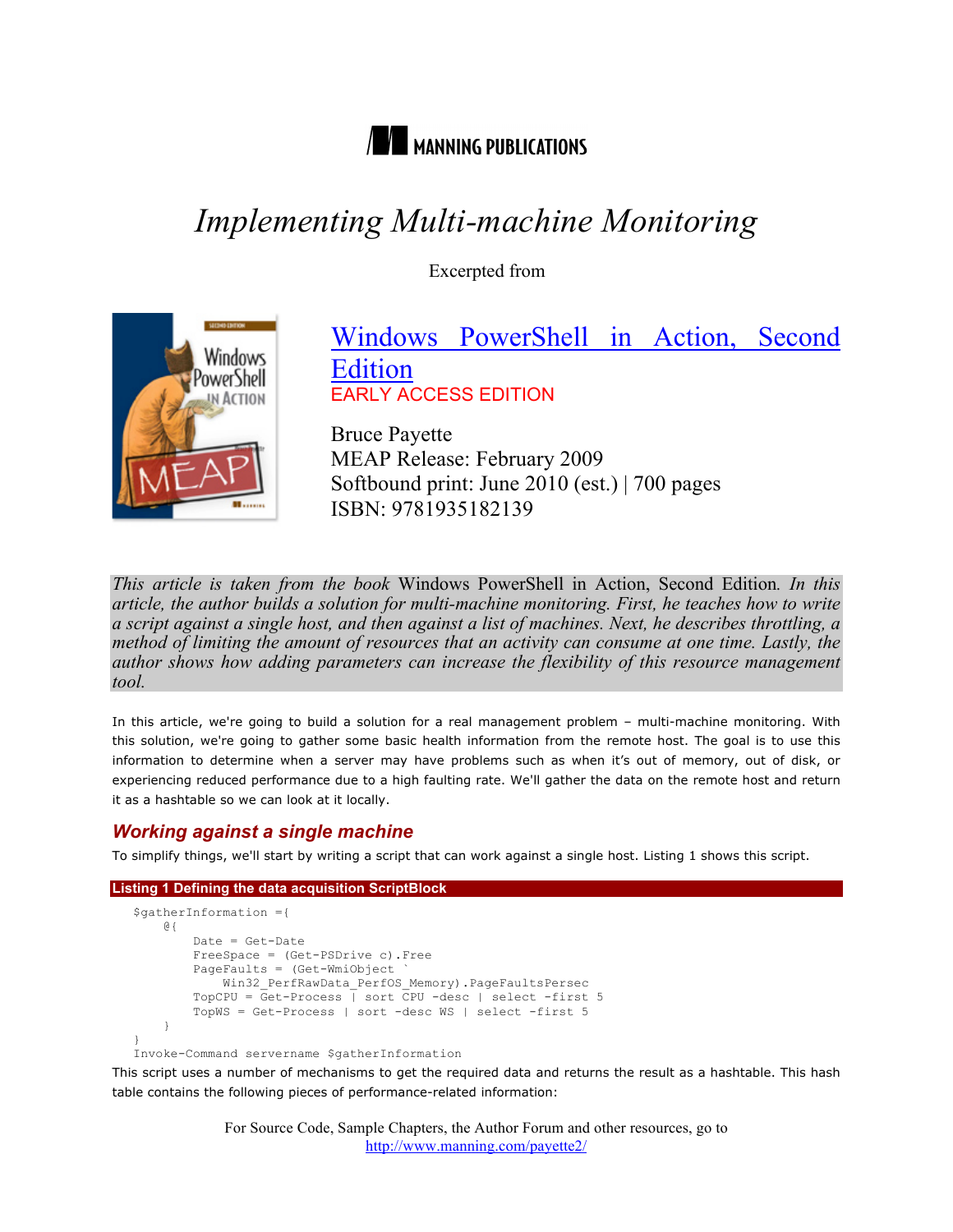- the amount of free space on the C drive from the Get-PSDrive command
- the page fault rate retrieved using WMI
- the processes consuming the most CPU from Get-Process with a pipeline
- the processes that have the largest working set also from Get-Process

We've written the information gathering scriptblock in exactly the same way we would write it for the local host the fact that it is being remoted to another computer is entirely transparent. All we had to do was wrap the code in an extra set of braces and pass it to Invoke-Command.

#### *Working against a list of machines*

Working against one machine was pretty simple but our goal was *multi-machine* monitoring. So we need to change the script to run against a list of computers. We don't want to hardcode the list of computers in the script - that interferes with reuse, so we'll design it to get the data from a file called servers.txt. The content of this file is simply a list of host names, 1 per line which might look like:

```
Server-sql-01
Server-sql-02
Server-sql-03
Server-Exchange-01
Server-SharePoint-Markerting-01
Server-Sharepoint-Development-01
```
Adding this functionality only requires a small, one-line change to the call to Invoke-Command. This revised command looks like:

Invoke-Command (Get-Content servers.txt) \$gatherInformation

We could make this more complex - say, we only wanted to scan certain computers on certain days. We'll update the servers.txt file to be a CSV file. This would look like:

```
Name, Day
Server-sql-01,Monday
Server-sql-02,Tuesday
Server-sql-03,Wednesday
Server-Exchange-01, Monday
Server-SharePoint-Markerting-01, Wednesday
Server-Sharepoint-Development-01, Friday
```
Now when we load the servers, we'll do some processing on this list which looks like:

```
$servers = Import-CSV servers.csv |
     where { $_.Day -eq (get-date).DayOfWeek } |
    foreach \{\overline{\ }s_. Name \}Invoke-Command $servers $gatherInformation
```
There are still no changes required in the actual data-gathering code. Let's move on to the next refinement.

#### *Resource management using throttling*

In a larger organization, this list of servers is likely to be quite large, perhaps hundreds or even thousands of servers. Obviously, it isn't possible to establish this many concurrent connections – it would exhaust the system resources. To manage the amount of resources consumed, we can use *throttling*. In general, throttling allows us to limit the amount of resources that an activity can consume at one time. In this case, we're limiting the number of connections that command makes at one time. In fact, there is a built-in throttle limit to prevent accidental resource exhaustion. By default, Invoke-Command will limit the number of concurrent connections to 32. To override this, we use the -Throttle parameter on Invoke-Command to limit the number of connections. In this example, we're going to limit the number of concurrent connections to 10 as shown:

```
$servers = Import-CSV servers.csv |
     where { $_.Day -eq (get-date).DayOfWeek } |
    foreach \sqrt{5}. Name \sqrt{2}icm -throttle 10 $servers $gatherInformation
```
At this point, let's consolidate the incremental changes we've made and look at the updated script as a whole. This is shown in listing 2.

#### **Listing 2 Data acquisition script using servers CSV file**

```
$gatherInformation ={
```
For Source Code, Sample Chapters, the Author Forum and other resources, go to http://www.manning.com/payette2/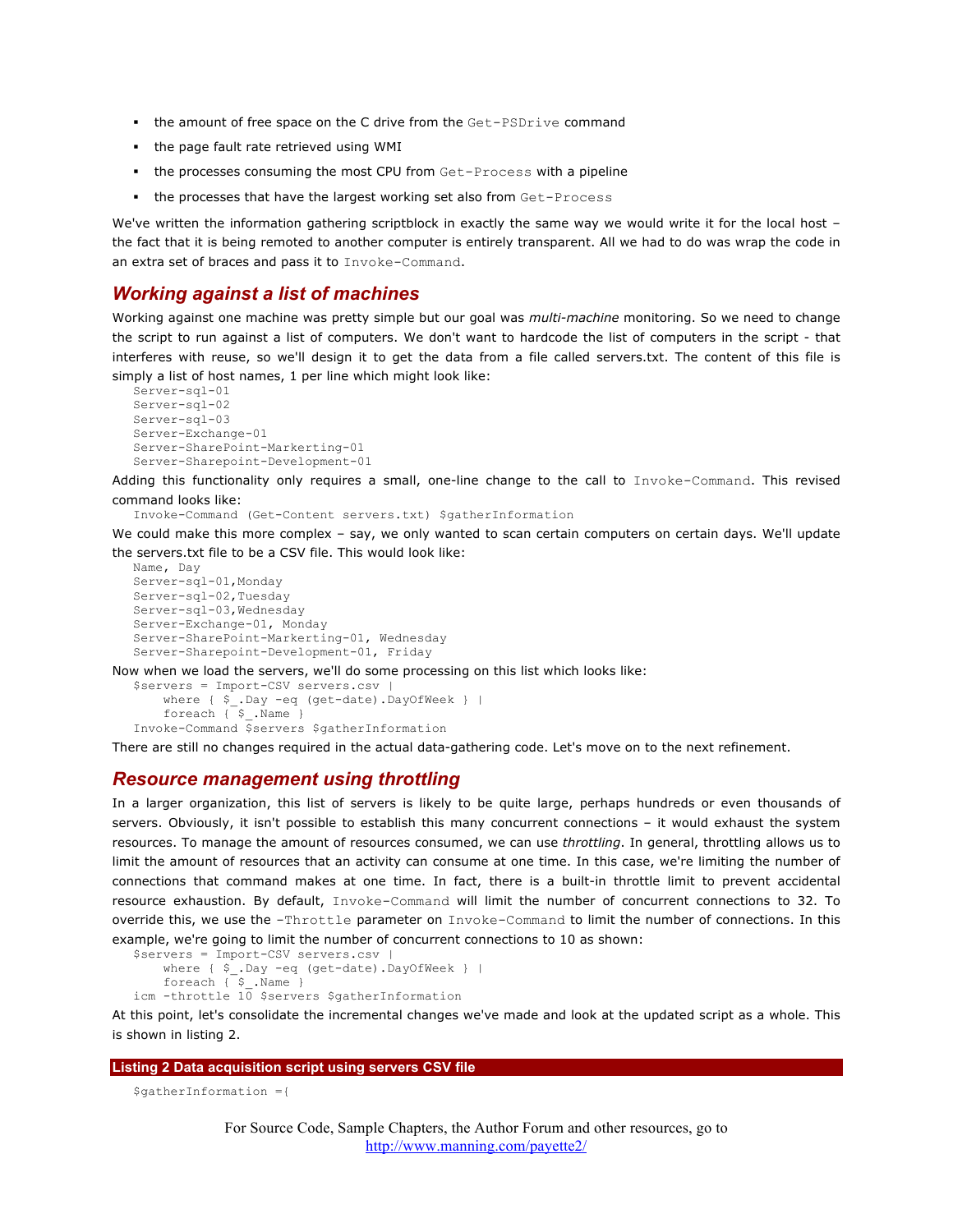```
 @{
         Date = Get-Date
         FreeSpace = (Get-PSDrive c).Free
         PageFaults = (Get-WmiObject `
             Win32_PerfRawData_PerfOS_Memory).PageFaultsPersec
         TopCPU = Get-Process | sort CPU -desc | select -first 5
         TopWS = Get-Process | sort -desc WS | select -first 5
     }
}
$servers = Import-CSV servers.csv |
   where { $_.Day -eq (get-date).DayOfWeek } |
     foreach { $_.Name }
icm -throttle 10 $servers $gatherInformation
```
This has become a pretty capable script – it gathers a useful set of information from a network of servers in a manageable scalable way. It would be nice if we could generalize it a bit more so we could use different lists of servers or change the throttle limits.

#### *Adding Parameterization*

We can increase the flexibility of our tool by adding some parameters to it. Here are the parameters we want to add:

```
param (
     [Parameter()]
        [string] $serverFile = "servers.txt",
     [Parameter()]
       [int] $throttleLimit = 10,
   [Parameter()]
        [int] $numProcesses = 5
)
```
The first two are obvious – the name of the servers file and the throttle limit, both with reasonable defaults. The last one is less obvious. This parameter will control the number of process objects to include in the TopCPU and TopWS entries in the table returned from the remote host. While we could, in theory, trim the list that gets returned locally, we can't add to it so we really need to evaluate this parameter on the remote end to get full control. This means it has to be a parameter to the remote command. This is another reason why scriptblocks are useful. We can add parameters to the scriptblock that's executed on the remote end. We're finally modifying the data collection scriptblock. The modified scriptblock looks like:

```
$gatherInformation ={
     param ($procLimit = 5)
     @{
         Date = Get-Date
         FreeSpace = (Get-PSDrive c).Free
         PageFaults = (Get-WmiObject `
            Win32_PerfRawData_PerfOS_Memory).PageFaultsPersec
         TopCPU = Get-Process | sort CPU -desc | select -first $procLimit
         TopWS = Get-Process | sort -desc WS | select -first $procLimit
     }
}
```
and the updated call to Invoke-Command looks like:

```
Invoke-Command -Throttle 10 -ComputerName $serves `
     -ArgumentList $numProcesses `
     -ScriptBlock $gatherInformation
```
Once again, let's look at the complete updated script which is shown in listing 3.

```
Listing 3 Parameterized data acquisition script
```

```
param (
     [parameter]
        [string] $serverFile = "servers.txt",
    [parameter]
       [int] $throttleLimit = 10,
   [parameter]
       [int] $numProcesses = 5
\lambda
```

```
$gatherInformation ={
```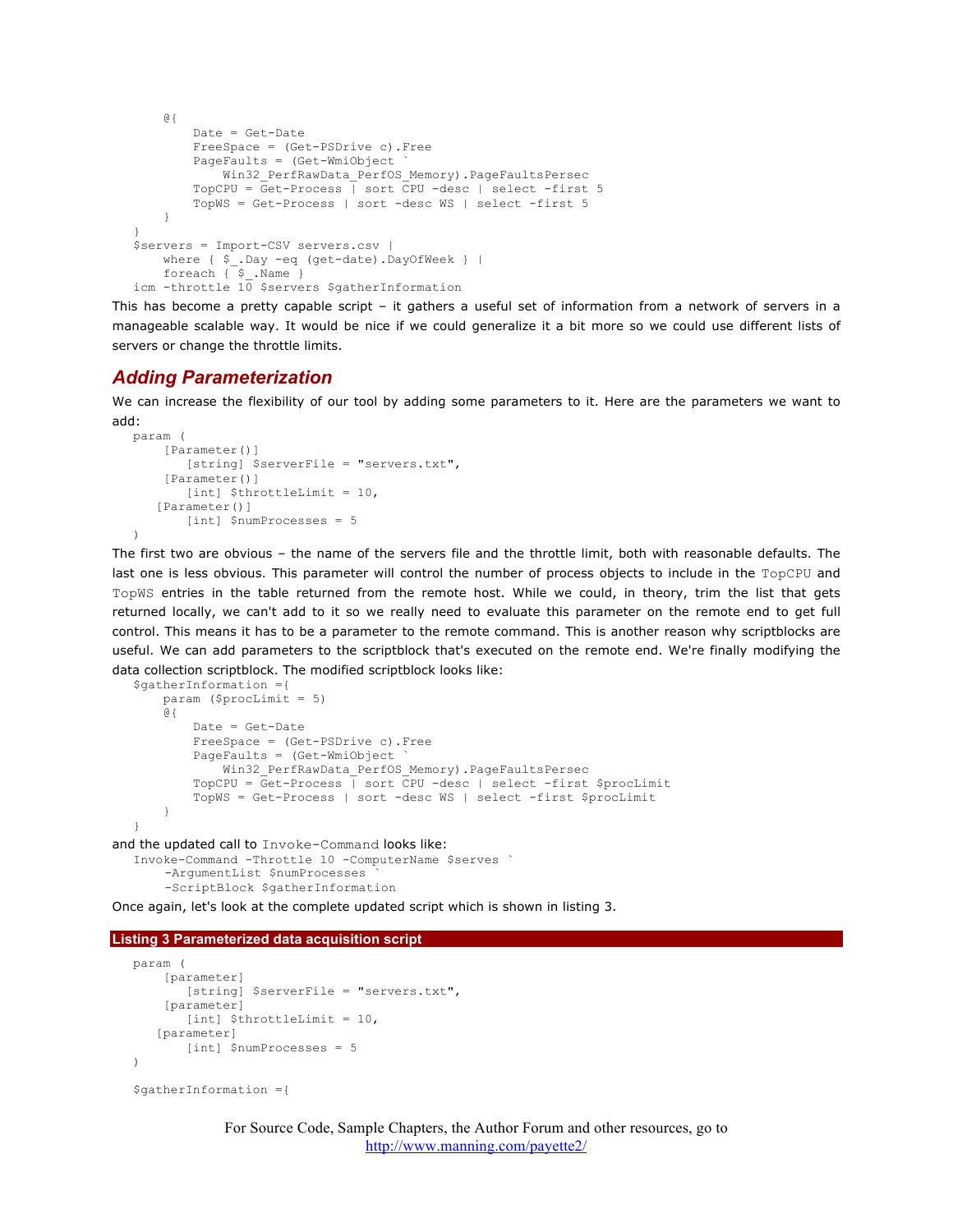```
 param ($procLimit = 5)
     @{
         Date = Get-Date
         FreeSpace = (Get-PSDrive c).Free
         PageFaults = (Get-WmiObject `
            Win32 PerfRawData PerfOS Memory).PageFaultsPersec
         TopCPU = Get-Process | sort CPU -desc | select -first $procLimit
         TopWS = Get-Process | sort -desc WS | select -first $procLimit
     }
}
$servers = Import-CSV servers.csv |
    where { $ . Day -eq (get-date). DayOfWeek } |
    foreach { $ .Name }
Invoke-Command -Throttle 10 -ComputerName $servers `
        -ArgumentList $numProcesses `
        -ScriptBlock $gatherInformation
```
This script is starting to become a bit complex. At this point, it's a good idea to separate the script code in \$gatherInformation that *gathers* the remote information from the "infrastructure" script which *orchestrates* the information gathering. We'll put this information gathering part into its own script. We'll call this new script BasicHealthModel.ps1 since it gathers some basic information about the state of a machine. This script is shown in listing 4.

#### **Listing 4 Basic Health Model script**

```
 param ($procLimit = 5)
    @{
         Date = Get-Date
         FreeSpace = (Get-PSDrive c).Free
         PageFaults = (Get-WmiObject `
             Win32_PerfRawData_PerfOS_Memory).PageFaultsPersec
        TopCPU = Get-Process \mid sort CPU -desc \mid select -first $procLimit
         TopWS = Get-Process | sort -desc WS | select -first $procLimit
 }
```
The orchestration code has to be changed to invoke this script. This turns out to be very easy – we can just use the -File option on Invoke-Command to do this:

```
Invoke-Command -Throttle 10 -ComputerName $servers `
        -ArgumentList $numProcesses `
        -Script BasicHealthModel.ps1
```
We'll put the final revised orchestration script into a file called Get-HealthData.ps1 as shown in listing 5.

#### **Listing 5 Data acquisition driver script**

```
param (
     [parameter]
        [string] $serverFile = "servers.txt",
     [parameter]
        [int] $throttleLimit = 10,
    [parameter]
        [int] $numProcesses = 5
   [parameter]
       [int] $model = "BasicNealthModel.ps1"
\lambda$servers = Import-CSV servers.csv |
     where { $_.Day -eq (get-date).DayOfWeek } |
     foreach { $_.Name }
Invoke-Command -Throttle 10 -ComputerName $servers `
        -ArgumentList $numProcesses `
        -Script $model
```
This separation of concerns allowed us to add a parameter for specifying alternative health models.

The end result of all of this is that, with a very small amount of code, we've created a very flexible framework for an "agentless" distributed health monitoring system.